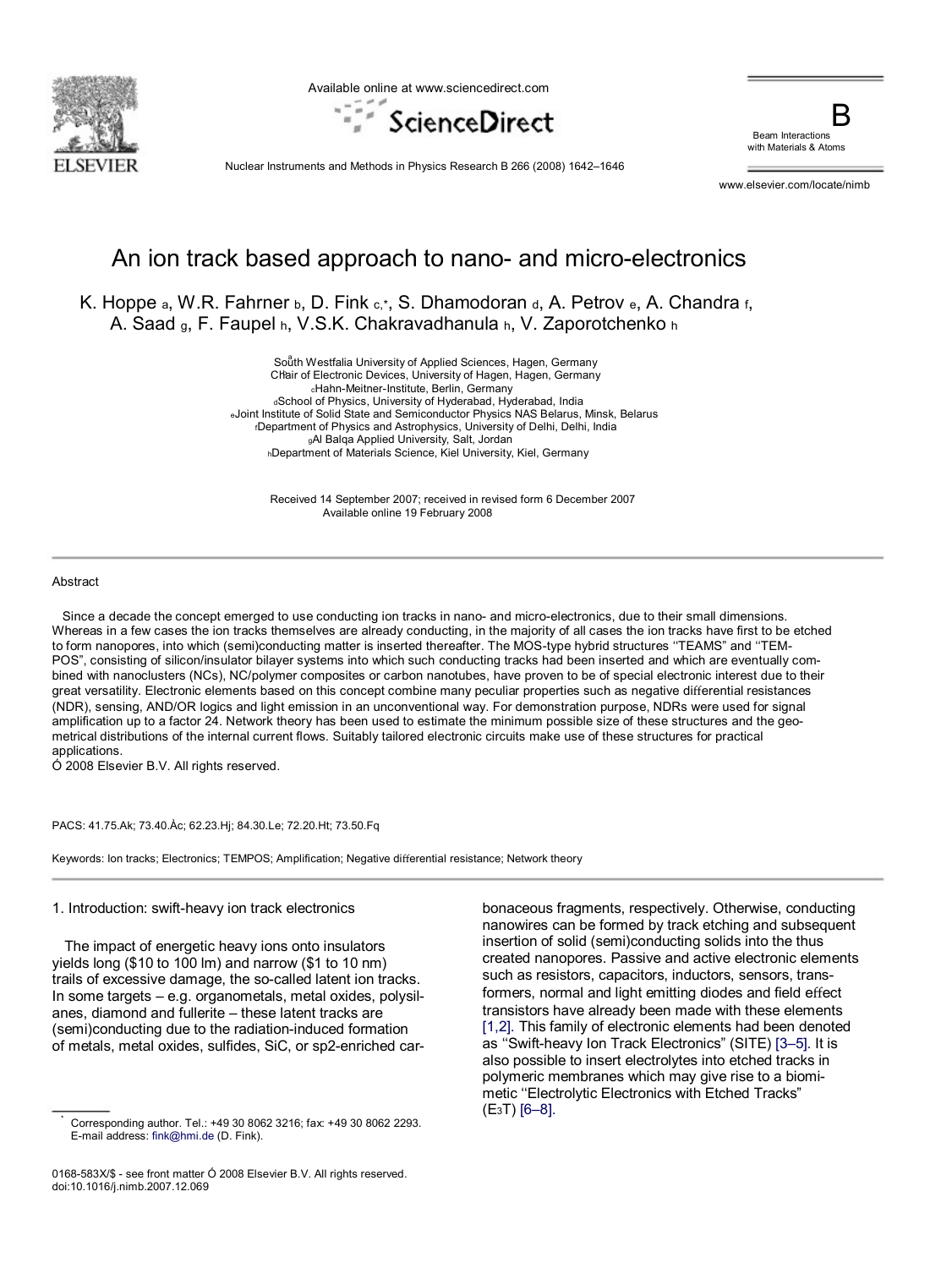# 2. TEAMS and TEMPOS

 There have also been developed some other SITE structures ''TEAMS" [9] and ''TEMPOS" [10–13] which are based on MOS-type semiconductor/insulator hybrides. The acronym ''TEAMS" stands for ''Tuneable Electronically Anisotropic Materials on Semiconductors", pointing at the strong anisotropy of the irradiated layers which had been imposed onto them by the parallel ion tracks. ''TEMPOS" stands for ''Tuneable Electronic Material inserted intoPores in Oxide on Semiconductors", as the most prominent track-bearing materials in this field have hitherto been silicon oxides. These structures, preferentially mounted onto silicon substrates, are advantageous as they can be readily integrated into conventional electronics. Any (semi)conducting materials can be used for the construction of TEAMS and TEMPOS structures such as metals, semiconductors, conducting polymers, organometals, metal/polymer or semiconductor/polymer nanocompounds and solid or liquid electrolytes, so that the structures can be easily tailored to obtain the desired properties, e.g. for physical and chemical sensors. Additionally, they show the capability for multiparametric logic decision-making.

 For the following consideration let us restrict for simplicity to a TEMPOS structure with a high-Ohmic layer of metallic (e.g. Ag) NCs covering both the inner walls of the etched tracks and the surface of the SiO<sub>2</sub> dielectric layer on a p-Si substrate, as was described earlier in [10]. The top layer is contacted by two electrodes o and w, and the semiconductor substrate by another electrode (v) on the rear side. The metal–silicon band transition within the etched tracks behaves like a diode. Underneath the oxide, there might exist an accumulation, depletion or inversion layer. Next to the applied biases, the existence of such a layer (channel) depends on the leakage properties of the oxide represented by the track resistance  $R_t$  and the diode properties Dox, Rox. This channel has a direct analogue in the channel between source and drain of a MOS transistor.

 Due to the similarity of MOS and TEMPOS structures, one can just use a modified theory of MOS transistors [14] to describe TEMPOS electronics. However, for a straightforward calculation the highly complicated equivalent circuit of such a structure (Fig. 1(a)) has first to be simplified by restricting to 2 conducting tracks only that are directly connected to the electrodes o and w, Fig. 1(b), Then one can calculate the voltage V along the interface channel, to obtain the drain current I<sup>o</sup> (i.e. the current between the two surface contacts of a TEAMS/ TEMPOS structure) by differentiation

ZZ

I <sup>o</sup> ¼ jðx; yÞdx dz ¼ W lðÀdV <sup>c</sup> =dyÞ nðx; yÞdx;ð1Þ

where x defines the track direction, y describes the direction along the channel, and z points along the channel width. W is the channel width,  $V_c$  is the voltage along that channel



Fig. 1. Equivalent circuits of a TEMPOS structure, (a) complete, (b) simplified circuit. R denotes resistances, C capacities, D diodes and V the applied potentials. The indices o, v, w refer to the three corresponding contacts; the indices t, ox, M, L and c stand for the tracks, the oxide layer, the highly resistive surface layer, the transition region between the bulk silicon and the interface-near conducting channel, and that channel itself, respectively.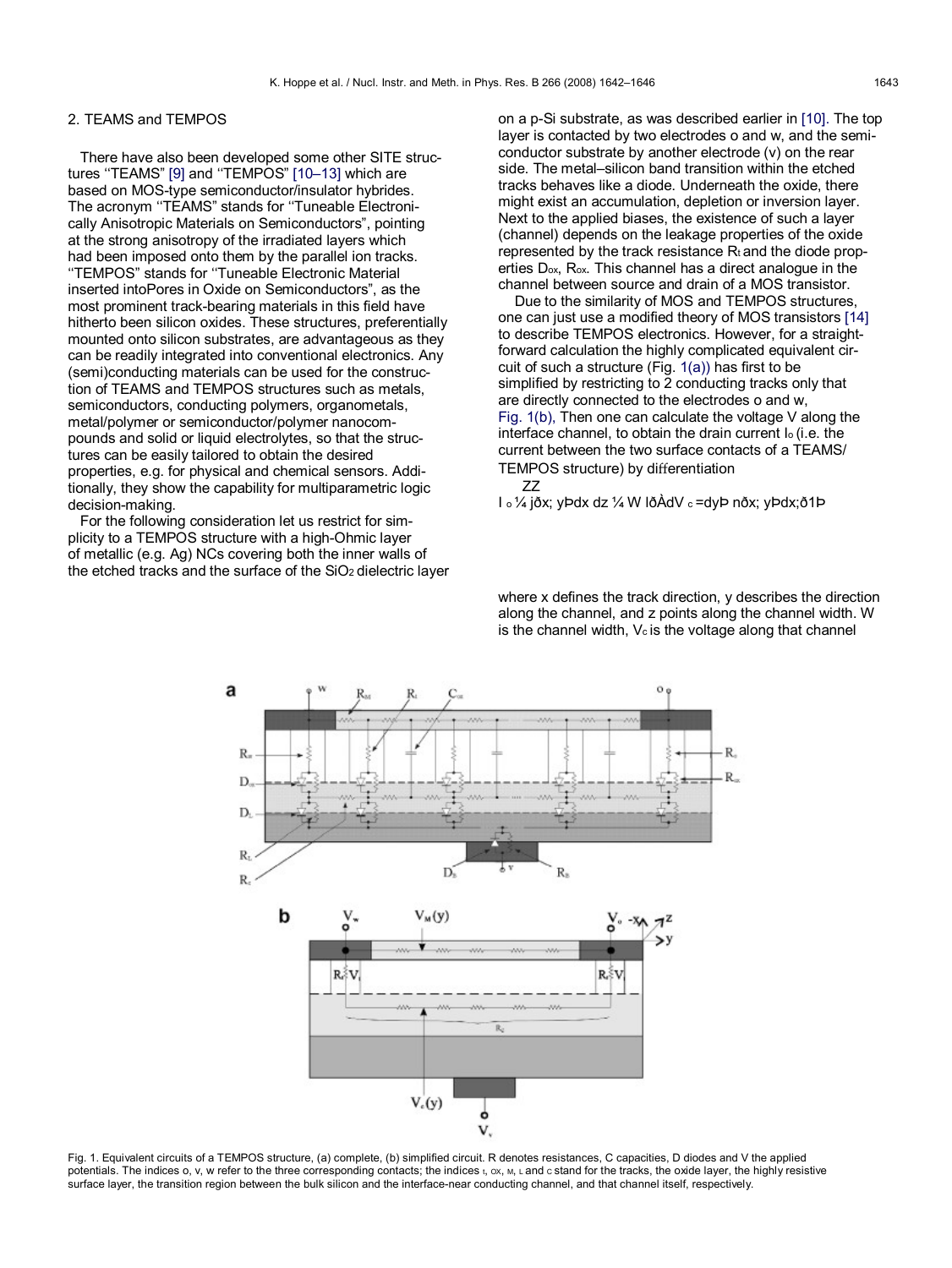and l is the mobility within the channel. The integral on the right side is the surface charge density  $r(y)$ , related to the oxide field by  $r(y) = e_0 \times E_0 x$  with  $E_0 \times$  = DV/dox, dox being the thickness and eox being the dielectric coefficient of the oxide layer. This allows one to calculate DV. After insertion and integration, one obtains an expression for the drain current

$$
1 \circ \frac{1}{4} \text{ b} \delta \text{R} = \delta \text{R} \text{ b} 2 \text{ b} \text{ b} \delta \text{V} \cdot \text{b} \text{ V} \cdot \text{b} \delta \text{V} \cdot \text{b} \text{ A} \text{ V} \cdot \text{b}
$$

with  $b = C_{ox}$  W/L,  $C_{ox}$  being the capacity per unit area of the oxide layer, L being the channel length, and R being the ratio of channel to track resistance  $R = R_c/R_t$ . This expression is only valid for small Vow; for higher Vow Eq. (2) approaches to the classical description of a MOS transistor. In other words, MOS transistors can be regarded as a special case of TEMPOS structures.

## 3. Amplification and negative differential resistances

 Due to this result, it is not surprising that also TEMPOS structures show the characteristic properties of transistors such as the capabilities for amplification and switching. Therefore we may identify the terminals w, o, v as emitter, base and collector, respectively.

 Consider Fig. 2 which shows the characteristics of the Ag NCs TEMPOS structure described above [10]. The highlighted region indicates the current/voltage regime within which power amplification was found, Table 1. The measurement points A, B, . . . , E in this table correspond to the working points described in Fig. 2. This region is characterized by slightly noisy curve shapes, a more detailed inspection showing micropulsations with negative differential resistances (NDRs). These micropulsations are accompanied by spark-like light emission at all visible wavelengths, which are tentatively attributed to phonon emission associated to electron hopping between the Ag nanoclusters embedded in the etched tracks.



Fig. 2. Typical characteristic of a Ag-NC-TEMPOS structure. The highlighted region renders amplification. Curves smoothed-out for the sake of simplicity.

| Table 1                                                          |  |
|------------------------------------------------------------------|--|
| Power amplification of a Ag-NC-TEMPOS structure at high currents |  |

|   | Examined point Common emitter Common base Common collector |       |       |
|---|------------------------------------------------------------|-------|-------|
| B | 1 17                                                       | 0.12  | 24    |
| E | 0.053                                                      | 1 1 2 | 0.074 |

The points B and E refer to the highlighted region of Fig. 1. The other points A, C and D show amplifications <1.



Fig. 3. Characteristic of a Ag-NC-TEMPOS structure with NDR under specific working conditions.

 Occasionally these NDRs show up more pronouncedly as illustrated in Fig. 3. This behavior has been explained [15] by the interaction of neighbored tracks A and B, with the track-to-track distance being less than the mean free charge carrier pathlength k in the conducting channel. Under this condition one can influence the working state of an ion track diode DA by its neighboring diode DB. This is accomplished e.g. by injecting charge carriers into the interface channel region below the closed ion track diode DA via a neighboring conducting track diode DB which had been put onto a sufficiently high potential. If properly tailored, the previously closed diode D<sup>A</sup> will then open, thus allowing more charge carriers to flow into the conducting interface channel, and thereby triggering other neighbored track diodes to open, too. This avalanche process leads to an abrupt jump from a high-Ohmic working state of charge occupancy in the whole interface channel towards a low-Ohmic one at some well-defined threshold bias.

 This behavior can be quantified after making the same set of assumptions as above. Let us draw our attention to the diode D<sup>w</sup> below contact w and above the interface.  $D_w$  is characterized by the resistance  $R_{dw}$ , to which the resistance R<sup>w</sup> of the track material above D<sup>w</sup> has to be added to obtain the total resistance at contact w. Further let the potential in the channel above contact v, Uv, be fixed and let us not admit any external charge supply. As long as  $D<sub>w</sub>$  is closed, the channel resistance  $R<sub>c</sub>$  near  $D<sub>w</sub>$  will be very high: Rc ? 1 and the channel current Ic will be near zero. Consequently the potential U<sup>w</sup> below D<sup>w</sup> is equal to Uv.

 Now open D<sup>w</sup> slightly by applying a voltage Uw. Then the diode equation:  $I w \frac{1}{4} fU$  2 applies (f being a proportionalityw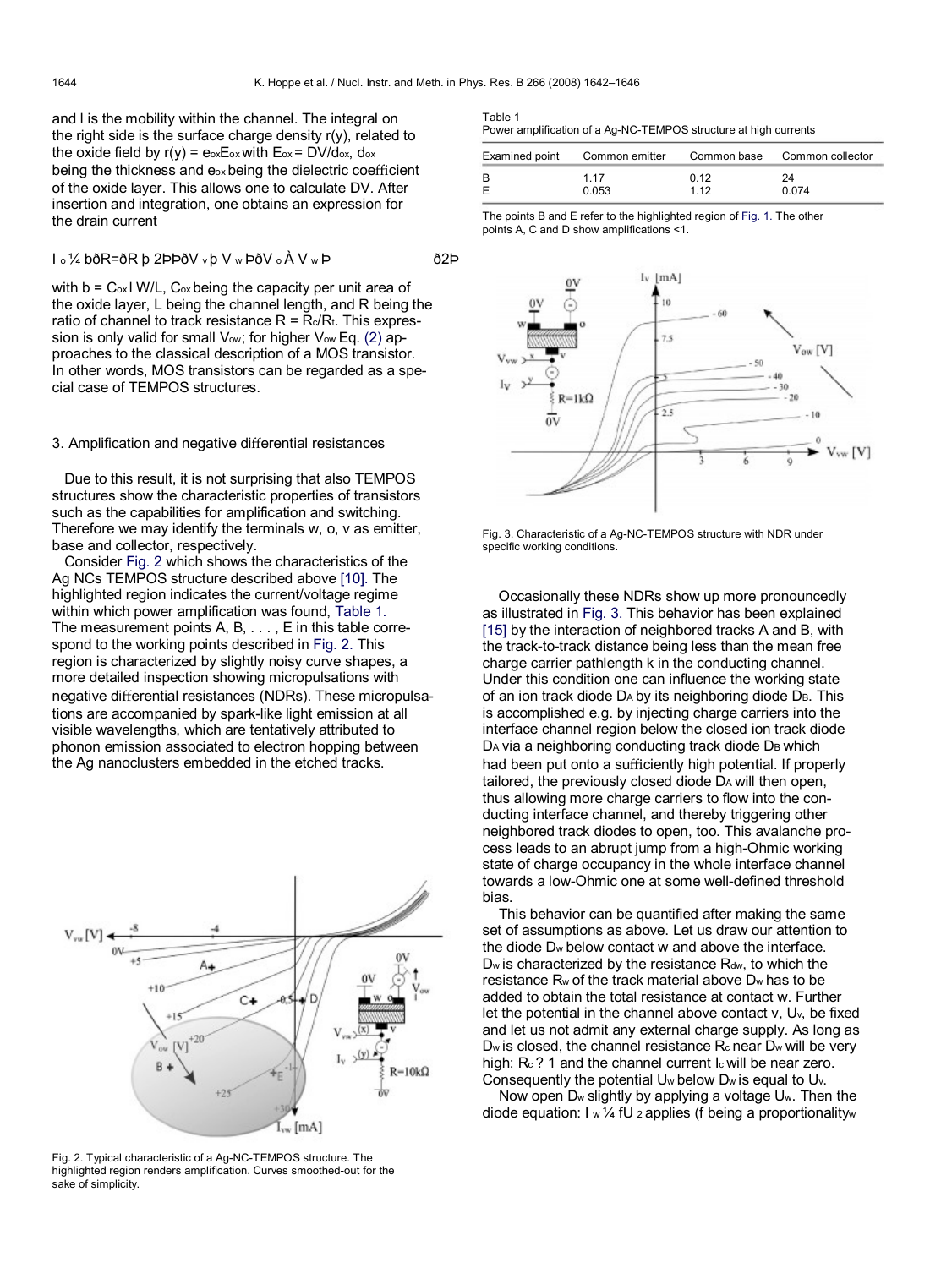factor), and consequently the diode resistance becomes:  $R_{dw} = U_w / I_w = 1 / (fU_w) = C_w / (fQ_w)$ , Cw being the diode capacity. The current I<sup>w</sup> through the diode D<sup>w</sup> enables the injection of a charge Q<sup>w</sup> into the channel below D<sup>w</sup> which consequently becomes conducting. Assuming that the channel resistance R<sup>c</sup> decreases inversely with the number of inserted charge carriers:  $R_c = a/Q_w(t)$  (with a being a proportionality factor), the total resistance in our region of interest,  $R = R_w + R_{dw} + R_c$ , is reciprocal to  $Q_w$  (as long as  $R_c$ )  $R_w + R_c$ ). Hence, the current through both the diode D<sub>w</sub> and the neighboring channel is  $I_w = dQ_w/dt =$  $U_c/[R_w + R_{dw}(t) + R_c(t)]$  \$ AQ<sub>w</sub>(t), with A being another proportional factor (if R<sup>w</sup> is not too large). This gives rise to a differential equation of the type:  $dQ_w(t)/dt = AQ_w(t)$ with the well-known solution:  $Q_w(t) = Q_0 \exp(At)$ ;  $Q_0$  being a constant.

 The exponential rise of Qw, signifying a dramatic increase of the charge injection, also leads to an exponen-

**Representative Contract Property** tial increase of the electrical current IðtÞ ¼ Q<sup>w</sup> ðtÞdt ¼ I <sup>0</sup> expðAtÞ, i.e. to the onset of a short circuit. Hence the voltage U<sub>w</sub> applied to the diode collapses:  $U_w(t)$  =  $U_{\rm v}$  Å  $Q_{\rm w}(t)$ / $C_{\rm w}$  unless the charge loss from the structure can be compensated sufficiently fast. Both the positive dIw/dt and the negative dUw/dt combine to a differential resistance dR/dt, of the type:  $C_1$   $\hat{A}$   $C_2$  exp(At) – hence to a NDR, with  $C_1$  and  $C_2$  being constants. The strong charge injection into the interface-near channel signifies that the system goes from a high-Ohmic to a low-Ohmic state. Destruction of the device is prevented by designing a sufficiently large track resistance R<sup>w</sup> and/or by adding an external protective resistance Rext to the circuit. This enables the system to arrive at some new equilibrium state, with the NDR being an intermediate transitional effect. Upon decrease of the applied bias, there is another abrupt back-jump, possibly at a somewhat lower threshold voltage towards the original high-Ohmic interface channel state, so that both forward- and back-jumps may describe a hysteresis-like curve in the current/voltage diagram.

 Such NDRs have meanwhile been observed for a multitude of TEAMS and TEMPOS systems (e.g. C60-TEAMS, Ag-Carbamate-TEAMS, Nanographite-TEMPOS, Agand Au-NC-TEMPOS), so that one can consider this to be a general property of such ion-track-based structures. NDRs are desired effects as they enable one to construct, e.g. amplifiers and oscillators. NDRs can also result from instabilities of e.g. radiation-induced defects or latent ion tracks which act as transient traps for charge carriers [16]. Eventually, permanent repetitions of gradual charging and rapid discharging processes set on even by themselves in TEAMS structures upon application of some bias [17].

has been done for a number of examples [18]. It has turned out that the Barabasi–Albert approach [19], presenting the scale-free cumulative probability for nodes up to a given distance r around a preset origin, is most adequate for our purpose.

 Consider first the current distribution around a contact on the surface of a non-porous insulating plate onto which metallic NCs have been deposited randomly. Then the cumulative probability for a jump of a charge carrier from one NC to another will be independent of the distance from the contact, r. To describe the current distribution around such a contact, the probability distribution has to be weighed with 1/r, as the resistance increases linearly with r – hence the current distributions will also follow a 1/r type relation.

 If, however, these NCs are not just deposited onto a featureless insulating plate but onto a planar structure with embedded ion tracks, the latter will serve as sinks for the NCs during their deposition, so that one will find more NCs within the tracks than in their neighborhood, where they will be depleted (this is a general statement and holds for both randomly and non-randomly distributed ion track distributions). Consequently the NC distribution will no longer be a random one in that case. This could indeed be verified; the cumulative probability distribution is lowered up to a specific distance which is characteristic for the mean free NC migration pathlength in the phase of their deposition.

 As a consequence of this reduced probability distribution, also the electric current distribution will be reduced as compared with the original a<sub>1/r</sub> distribution. For the example chosen here (Ag-NC-TEMPOS at 2 Å 108 cm $\lambda$ 2 areal etched track density), the distortion of the Ag NC distribution by the mere existence of randomly distributed ion tracks on the SiO<sup>2</sup> layer leads to a reduction of the 1/1000 width (i.e. the distance around an electric contact within which an electrical current Io drops to Io/1000 – hence the distance behind which any current becomes virtually negligible) of the radial current distribution from \$10 lm to \$1 lm. This is valid as well for tracks to which no potential is applied at all, as for tracks which have been put onto a bias which closes the track diodes.

 However, in case that the track bias leads to track diode opening, new current pathways directed towards the silicon substrate through the tracks add to the already existing ones. This signifies a further decrease of the horizontal current probability distribution, and consequently a significant reduction of the 1/1000 width. Depending on the parameters that influence the current distribution (the density of both the NCs and the tracks, and the ratio of track to surface conductivity), 1/1000 width of 500 nm and less become feasible.

 This information is important to estimate the minimum possible distance of contacts of TEAMS or TEMPOS structures, hence to estimate their minimum sizes at which they can operate without creating shortcuts among each other. It is also important to estimate the maximum

### 4. Network theory

 The multitude of interconnected three-dimensional electrical pathways between nanoclusters and along ion tracks of TEAMS or TEMPOS structures constitute a challenge to apply network theory to describe such systems. This